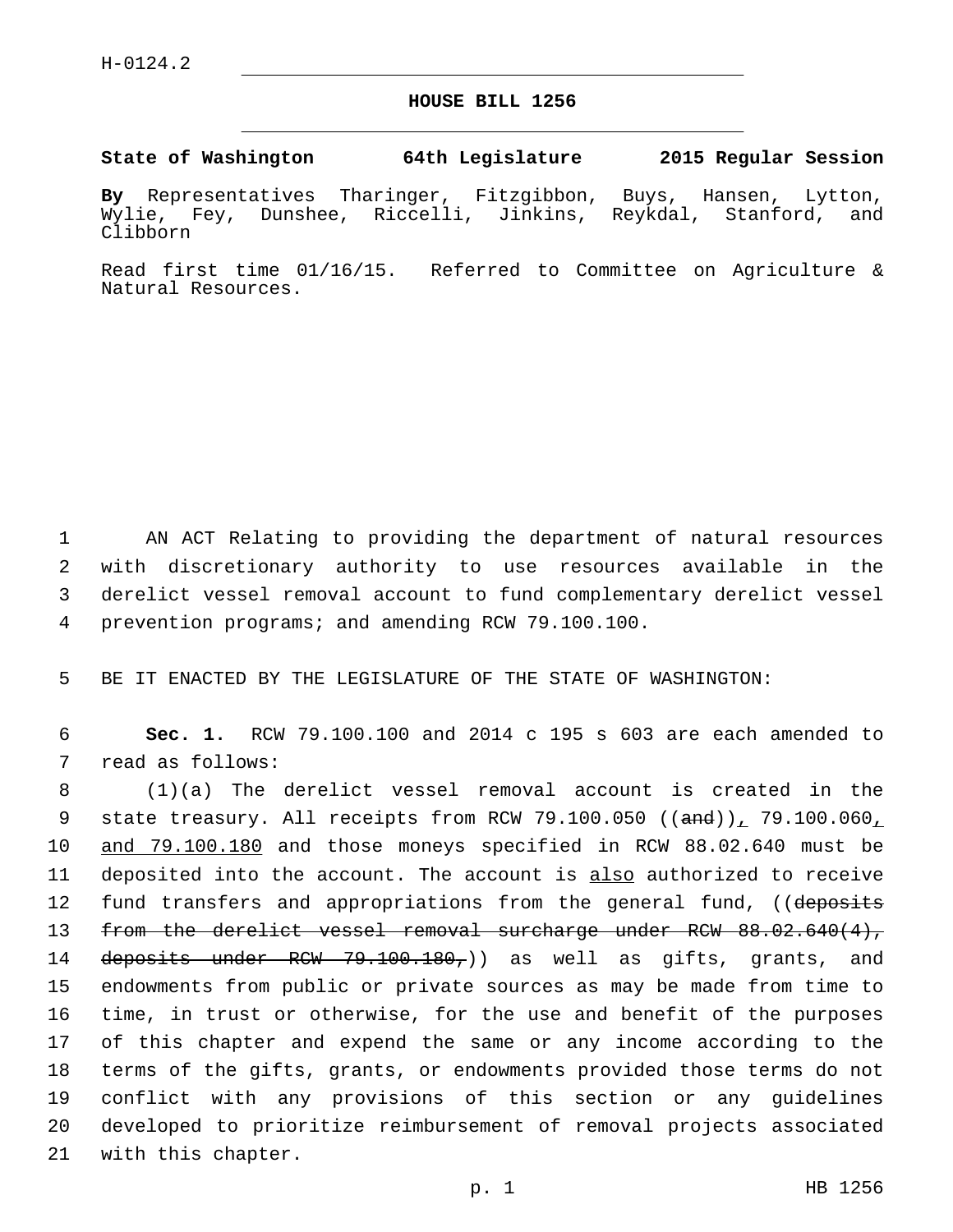(b) Moneys in the account may only be spent after appropriation. 2 Expenditures from the account may only be used by the department for: (i) Developing and administering the vessel turn-in program 4 created in RCW 79.100.160 ((and  $to_{\tau}$ )):

 (ii) Providing grants to authorized public entities to help fund locally focused derelict vessel prevention programs designed to complement this chapter by identifying potentially problem vessels 8 and connecting owners with relevant community resources before they 9 become derelict or abandoned; and

 (iii) Except as provided in RCW 79.100.130 and 53.08.480, 11 ((reimburse)) reimbursing authorized public entities for up to ninety percent of the total reasonable and auditable administrative, removal, disposal, and environmental damage costs of abandoned or derelict vessels when the previous owner is either unknown after a 15 reasonable search effort or insolvent.

16 (c) Reimbursement to authorized public entities may not be made 17 under this section unless the department determines that the public entity has made reasonable efforts to identify and locate the party responsible for the vessel, or any other person or entity that has incurred secondary liability for the vessel under this chapter or RCW 88.26.030, regardless of the title of owner of the vessel.

 $((+e))$  (d) Funds in the account resulting from transfers from the general fund or from the deposit of funds from the watercraft excise tax as provided for under RCW 82.49.030 must be used to reimburse one hundred percent of costs and should be prioritized for 26 the removal of large vessels.

 ( $(\overline{d})$ ) (e) Costs associated with the removal and disposal of an abandoned or derelict vessel under the authority granted in RCW 53.08.320 also qualify for reimbursement from the derelict vessel 30 removal account.

 $((+e))$   $(f)$  In each biennium, up to twenty percent of  $((+he))$  all expenditures, other than expenditures for prevention program grants 33 under (b)(ii) of this subsection, from the derelict vessel removal account may be used for administrative expenses of the department of licensing and department of natural resources in implementing this 36 chapter.

 (g) The authority provided in this section to use the derelict vessel removal account for funding grants to authorized public entities for derelict vessel prevention programs is discretionary and may only be utilized if the department determines that funding a